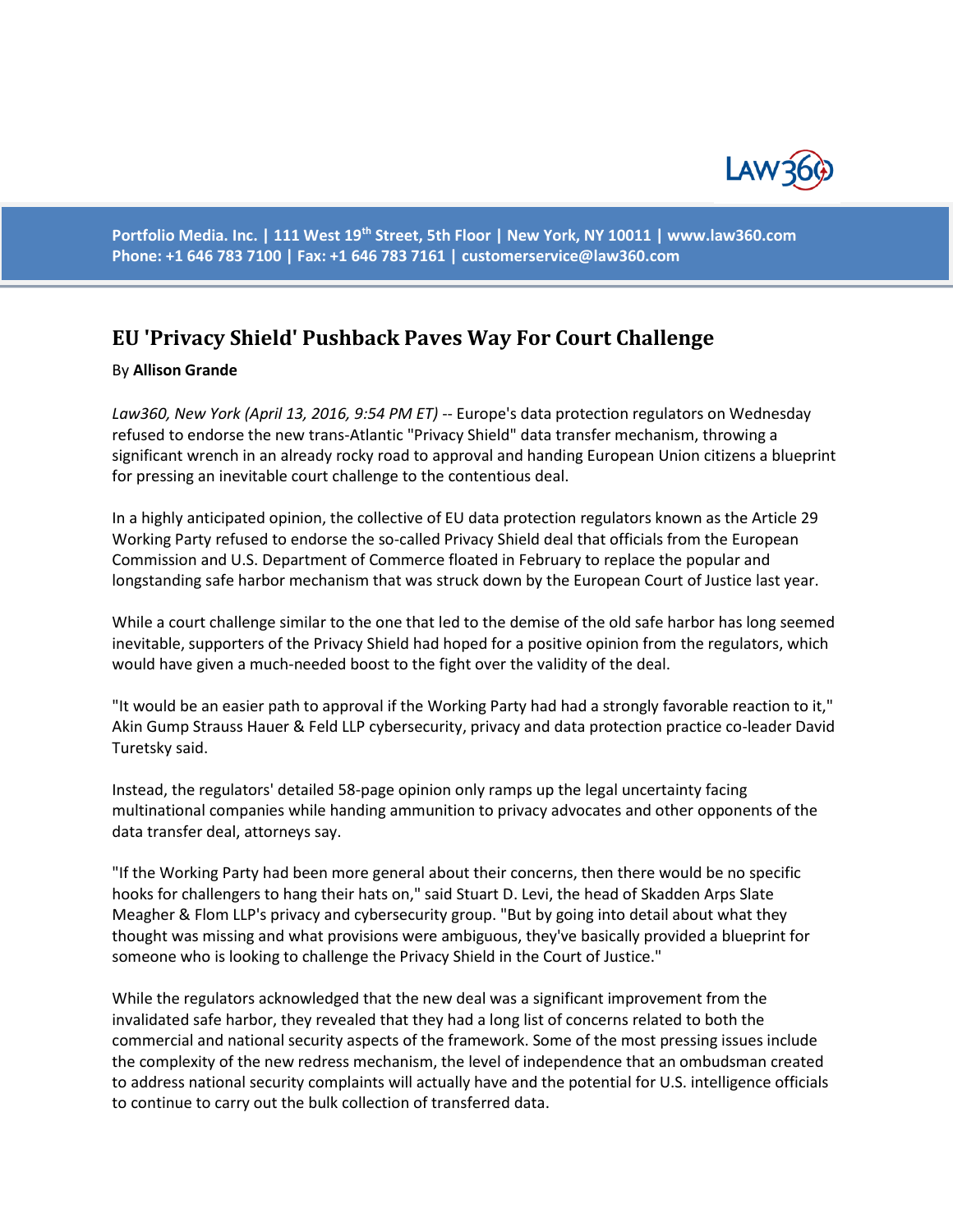Although the opinion is not binding, it is expected to be highly influential as officials attempt to finalize the deal. But how exactly negotiators will respond to the regulators' criticisms remains to be seen, a factor that further complicates the already uncertain world that the more than 4,000 companies that relied on the safe harbor have been living in since the old pact was struck down.

"We've always said that for U.S. companies to invest in certifying to Privacy Shield, there has to be a level of certainty for them," said Boris Segalis, the U.S. co-chairman o[f Norton Rose Fulbright's](https://www.law360.com/firm/norton-rose-fulbright) data protection, privacy and cybersecurity practice group. "But right now, without the endorsement of the Working Party and questions remaining about the agreement, that level of certainty is not there."

As far as the impact that the regulators' opinion is expected to have on getting the Privacy Shield to the finish line, a step that is a necessary precursor to any court challenge, attorneys predict that the European Commission and U.S. Department of Commerce are going to have their hands full trying to figure out how to respond — or if they should respond at all — to the opinion.

"The opinion puts the European Commission in a hard place," [Mayer Brown LLP](https://www.law360.com/firm/mayer-brown) cybersecurity and data privacy counsel Kendall Burman said. "They're going to have to decide if there's room to negotiate with the U.S. on some of the elements of the Privacy Shield to address the concerns outlined here or go forward and adopt the Privacy Shield in defiance of what the opinion says."

Julie Brill, the former Federal Trade Commissioner who played a prominent role in pushing the Privacy Shield and [recently joined](https://www.law360.com/articles/774712/ftc-commissioner-julie-brill-resigns-to-join-hogan-lovells) [Hogan Lovells](https://www.law360.com/firm/hogan-lovells) as co-director of the firm's privacy and cybersecurity practice, told Law360 on Wednesday that she felt that it was important for all involved to examine the Working Party's opinion and "determine whether there are points that can be clarified quickly."

"However, I encourage all stakeholders to not let the perfect stand in the way of something that is very, very good," Brill added.

According to attorneys who have been following the evolution of the Privacy Shield, the negotiators have the best chance of appeasing the regulators when it comes to their concerns surrounding data transferred for commercial purposes.

In their opinion, the regulators took issue with with the lack of clear data retention restrictions that would explicitly require companies to delete data that is no longer necessary, saying the principle as it stands "seems to open reuse of data for very large purposes and transfers."

They also criticized the protections surrounding onward transfers of EU data to a third country, as well as the new redress mechanism that negotiators crafted in response to criticisms that Europeans have no judicial means of redress in the U.S. for perceived misuses of their data.

Though the issues may seem significant, attorneys say that the fixes, which include establishing a glossary of terms that clarifies certain principles and simplifying the recourse mechanism, are relatively attainable.

"It's easier to play around with the commercial aspects of the Privacy Shield because they involve making changes to the rules that get imposed on private companies, which likely won't require going back to the legislature to do," said Norton Rose Fulbright partner Marcus Evans, who is based in London.

However, the same cannot be said for the national security concerns flagged by the regulators, which